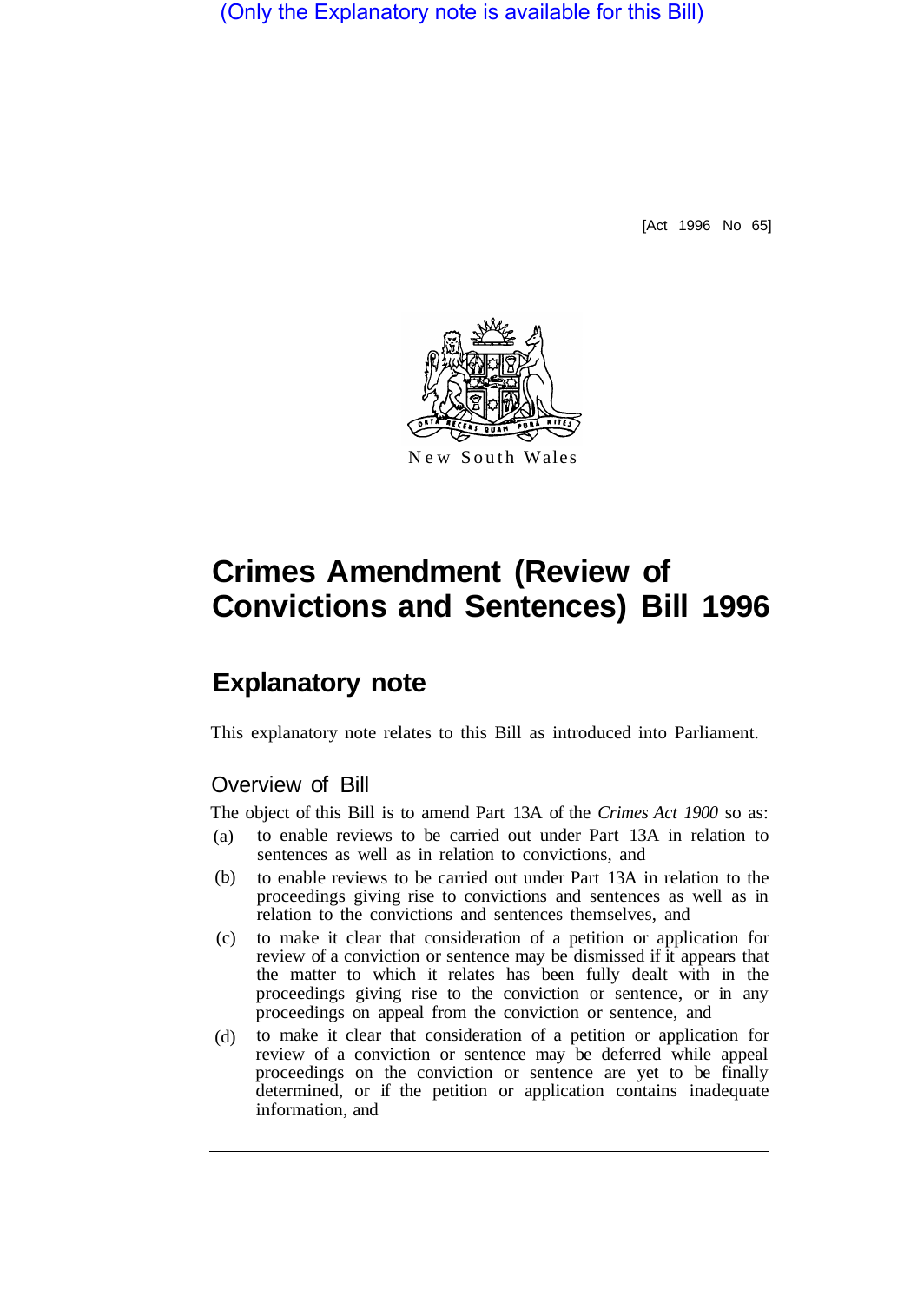Crimes Amendment (Review of Convictions and Sentences) Bill 1996 [Act 1996 No 65]

Explanatory note

- (e) to give the Supreme Court the same power as the Governor has to refer a case to the Court of Criminal Appeal to be dealt with as an appeal under the *Criminal Appeal Act 1912,* and
- (f) to enable a person conducting an inquiry under Part 13A to refer questions of sentence to the Court of Criminal Appeal in the same way as the person can currently refer questions of guilt.

The Bill also contains a provision of a transitional nature.

### Outline of provisions

**Clause 1** sets out the name (also called the short title) of the proposed Act.

**Clause 2** provides for the commencement of the proposed Act on the date of assent.

**Clause 3** is a formal provision giving effect to the amendments to the *Crimes Act 1900* set out in Schedule 1.

#### **Extension of Part 13A to sentences**

**Schedule I** [4] gives effect to the object referred to in paragraph (a) above (to enable reviews to be carried out under Part 13A in relation to sentences as well as in relation to convictions).

#### **Extension of Part 13A to proceedings giving rise to conviction or sentence**

**Schedule 1 [3]** gives effect to the object referred to in paragraph (b) above (to enable reviews to be carried out under Part 13A in relation to the proceedings giving rise to convictions and sentences as well as in relation to the convictions and sentences themselves).

#### **Clarification of grounds for refusing consideration of petition or application**

**Schedule 1 [5] and [8] give effect to the object referred to in paragraph (c)** above (to make it clear that consideration of a petition or application for review of a conviction or sentence may be dismissed if it appears that the matter to which it relates has been fully dealt with in the proceedings giving rise to the conviction or sentence, or in any proceedings on appeal from the conviction or sentence).